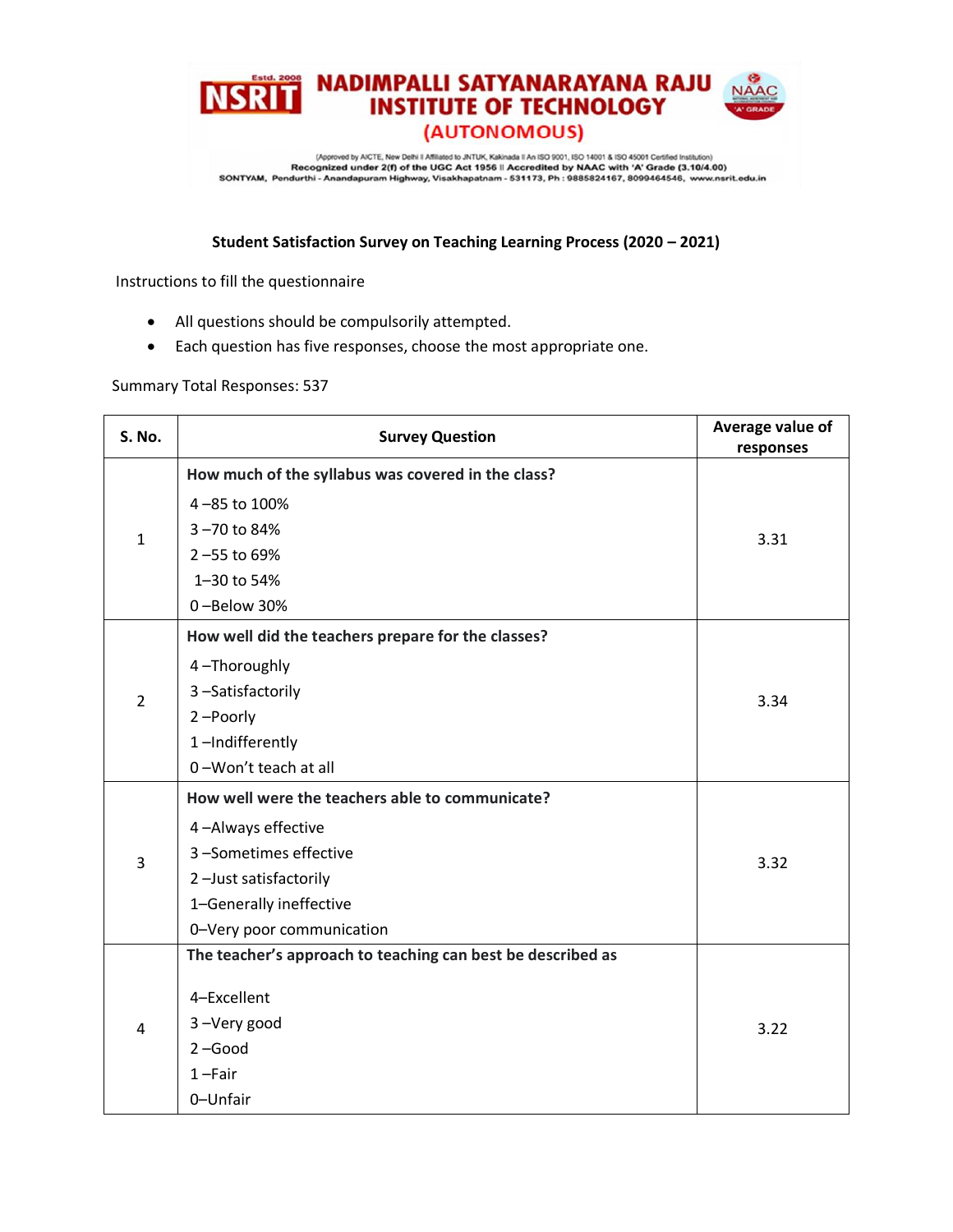| 5              | Fairness of the internal evaluation process by the teachers            |      |
|----------------|------------------------------------------------------------------------|------|
|                | 4-Always fair                                                          |      |
|                | 3-Usually fair                                                         | 3.31 |
|                | 2-Sometimes unfair                                                     |      |
|                | 1-Usually unfair                                                       |      |
|                | 0-Unfair                                                               |      |
|                | The institute takes active interest in promoting internship, student   |      |
|                | exchange, field visit opportunities for students                       |      |
|                | 4-Regularly                                                            |      |
| 6              | $3 -$ Often                                                            | 2.97 |
|                | 2-Sometimes                                                            |      |
|                | 1-Rarely                                                               |      |
|                | 0-Never                                                                |      |
|                | The teaching and mentoring process in your institution facilitates you |      |
|                | in cognitive, social and emotional growth                              |      |
|                | 4-Significantly                                                        |      |
| $\overline{7}$ | 3-Very well                                                            | 3.01 |
|                | 2-Moderately                                                           |      |
|                | 1-Marginally                                                           |      |
|                | 0-Not at all                                                           |      |
|                | Teachers inform you about your expected competencies, course           |      |
|                | outcomes and programme outcomes                                        |      |
|                | 4-Every time                                                           |      |
| 8              | 3-Usually                                                              | 3.12 |
|                | 2-Occasionally/Sometimes                                               |      |
|                | 1-Rarely                                                               |      |
|                | 0-Never                                                                |      |
|                | The teachers illustrate the concepts through examples and              |      |
|                | applications                                                           |      |
|                | 4-Every time                                                           |      |
| 9              | 3-Usually                                                              | 3.26 |
|                | 2-Occasionally/Sometimes                                               |      |
|                | 1-Rarely                                                               |      |
|                | 0-Never                                                                |      |
| 10             | Teachers are able to identify your weaknesses and help you to          |      |
|                | overcome them                                                          | 2.94 |
|                | 4-Every time                                                           |      |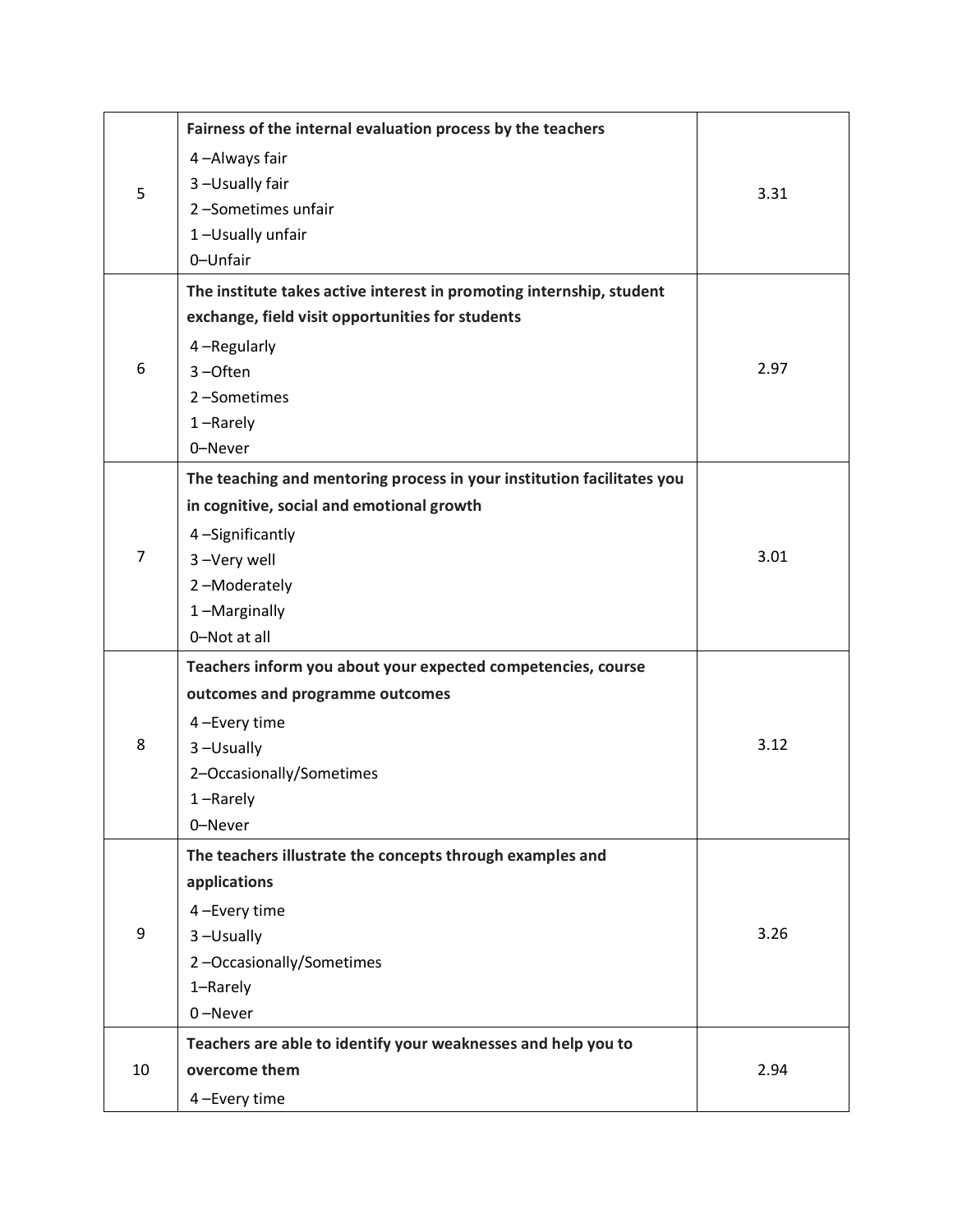|    | 3-Usually                                                                  |      |
|----|----------------------------------------------------------------------------|------|
|    | 2-Occasionally/Sometimes                                                   |      |
|    | $1 -$ Rarely                                                               |      |
|    | 0-Never                                                                    |      |
|    | The institution makes effort to engage students in the monitoring,         |      |
| 11 | review and continuous quality improvement of the teaching learning         |      |
|    | process                                                                    |      |
|    | 4-Strongly agree                                                           | 3.12 |
|    | 3-Agree                                                                    |      |
|    | 2-Neutral                                                                  |      |
|    | 1-Disagree                                                                 |      |
|    | 0-Strongly disagree                                                        |      |
|    | The institute/ teachers use student centric methods, such as               |      |
|    | experiential learning, participative learning and problem solving          |      |
|    | methodologies for enhancing learning experiences                           |      |
| 12 | 4-To a great extent                                                        | 3.06 |
|    | 3-Moderate                                                                 |      |
|    | 2-Some what                                                                |      |
|    | 1-Very little                                                              |      |
|    | 0-Not at all                                                               |      |
|    | Teachers encourage you to participate in extracurricular activities        |      |
|    | 4-Strongly agree                                                           |      |
| 13 | 3-Agree                                                                    | 2.84 |
|    | 2-Neutral                                                                  |      |
|    | 1-Disagree                                                                 |      |
|    | 0-Strongly disagree                                                        |      |
|    | Efforts are made by the institute/ teachers to inculcate soft skills, life |      |
|    | skills and employability skills to make you ready for the world of         |      |
|    | work                                                                       |      |
| 14 | 4-To a great extent                                                        | 3.03 |
|    | 3-Moderate                                                                 |      |
|    | 2-Some what                                                                |      |
|    | 1-Very little                                                              |      |
|    | 0-Not at all                                                               |      |
|    | What percentage of teachers use ICT tools such as LCD projector,           |      |
| 15 | Multimedia, etc. while teaching                                            | 2.58 |
|    | 4-Above 90%                                                                |      |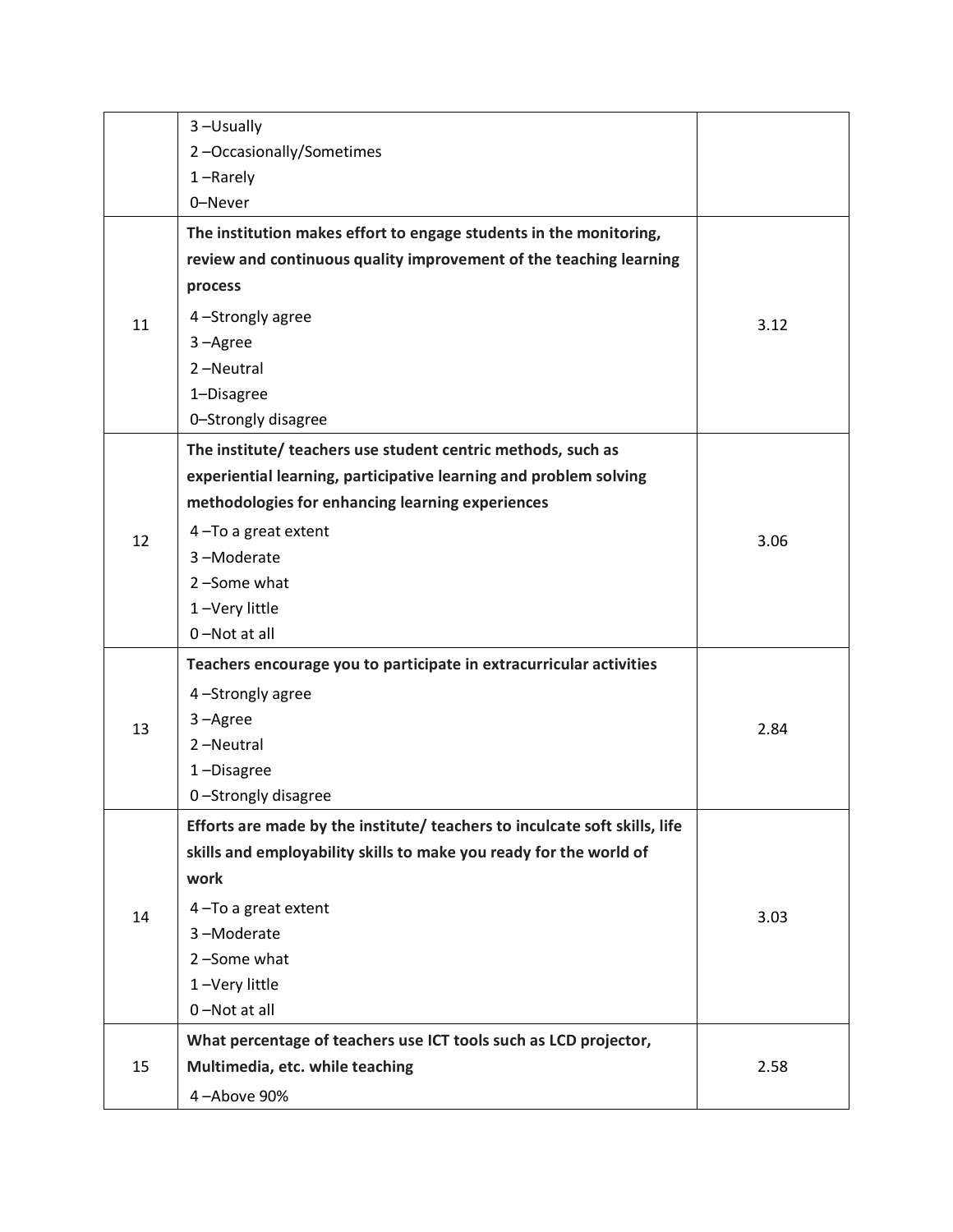|    | $3 - 70 - 89%$                                                        |      |
|----|-----------------------------------------------------------------------|------|
|    | $2 - 50 - 69%$                                                        |      |
|    | $1 - 30 - 49%$                                                        |      |
|    | 0-Below 29%                                                           |      |
|    | The overall quality of teaching-learning process in your institute is |      |
|    | very good                                                             |      |
|    | 4-Strongly agree                                                      |      |
| 16 | $3 - \text{Agree}$                                                    | 3.07 |
|    | 2-Neutral                                                             |      |
|    | 1-Disagree                                                            |      |
|    | 0-Strongly disagree                                                   |      |

Report Enclosed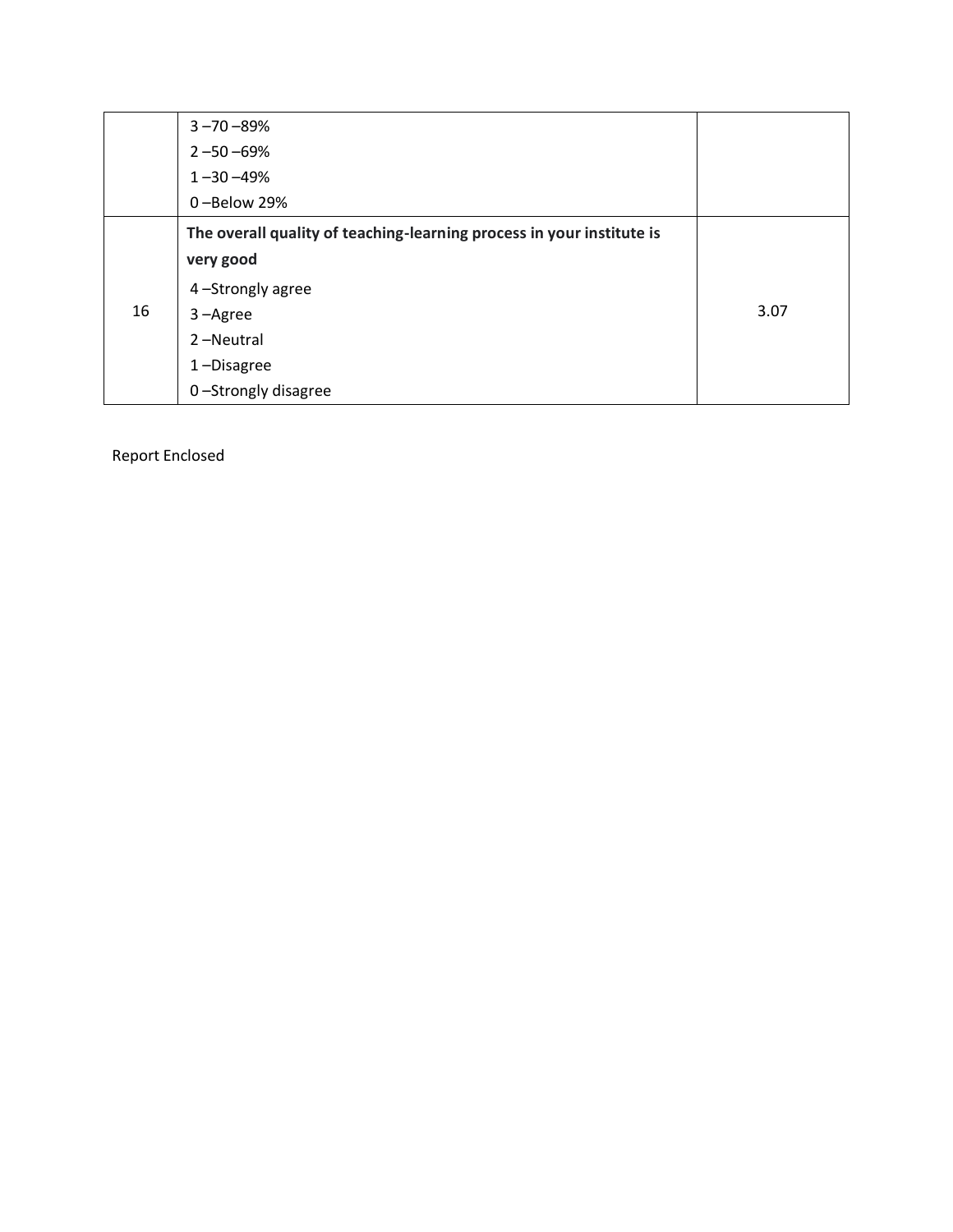$\mathbf{H}$ 

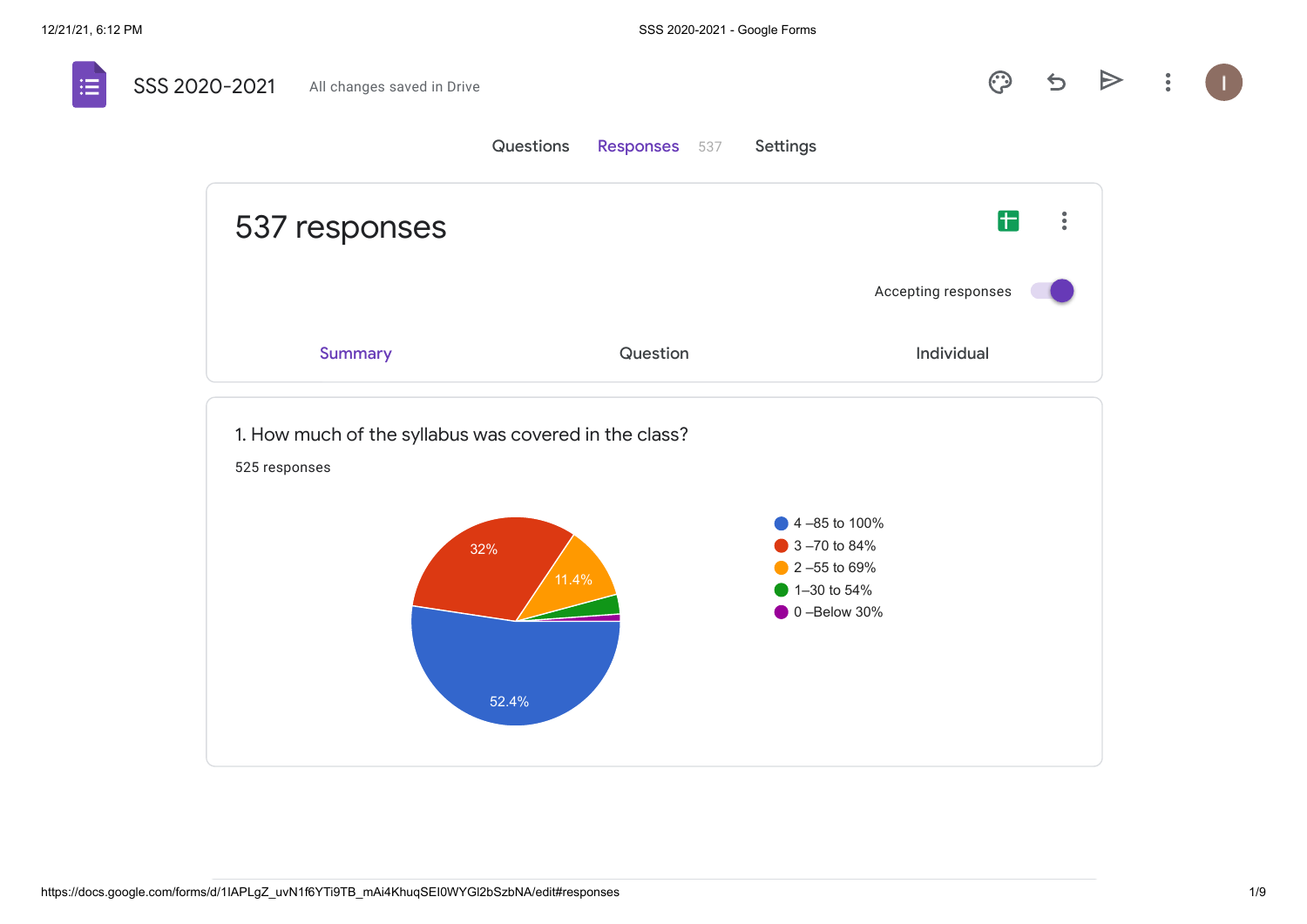

53%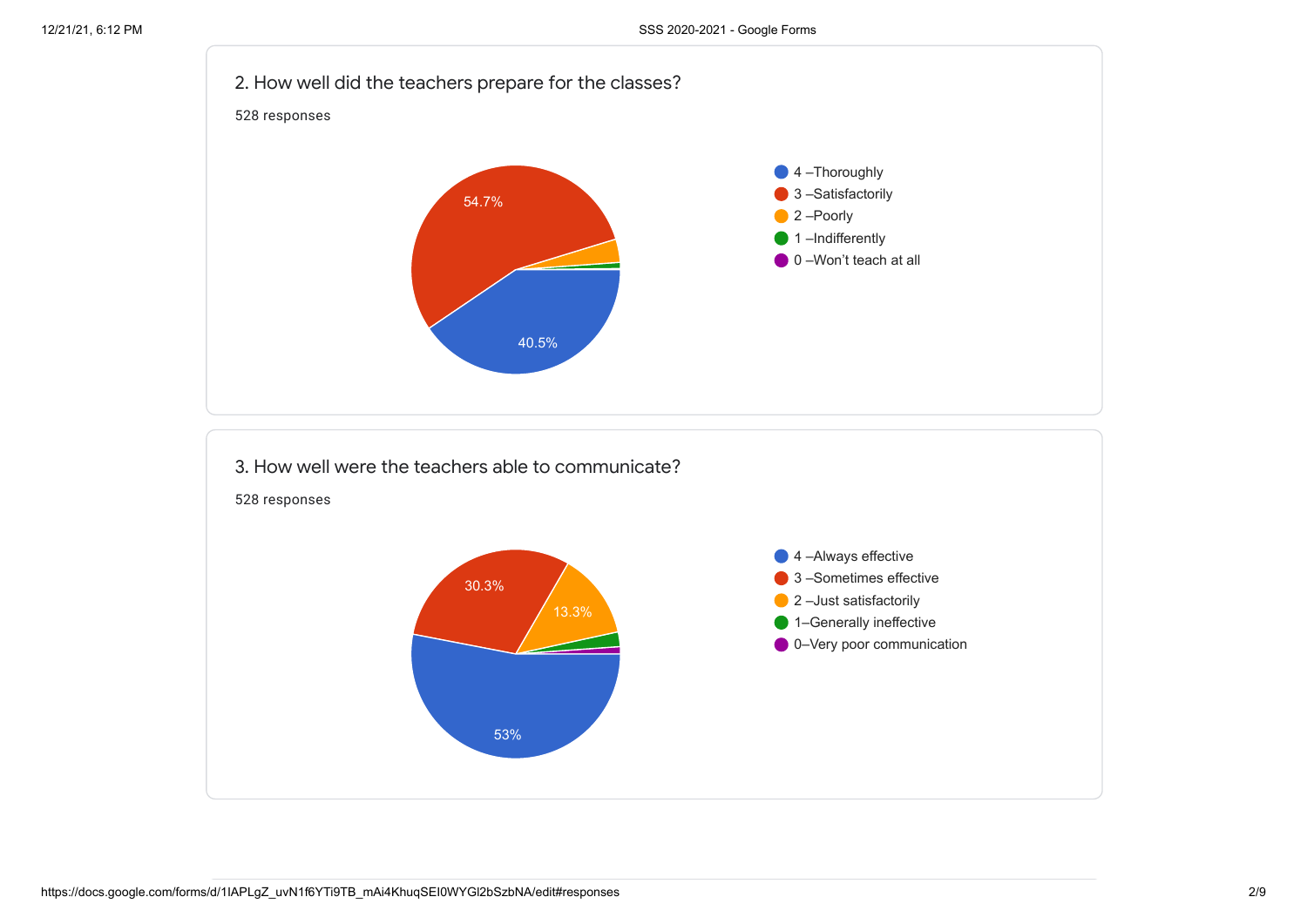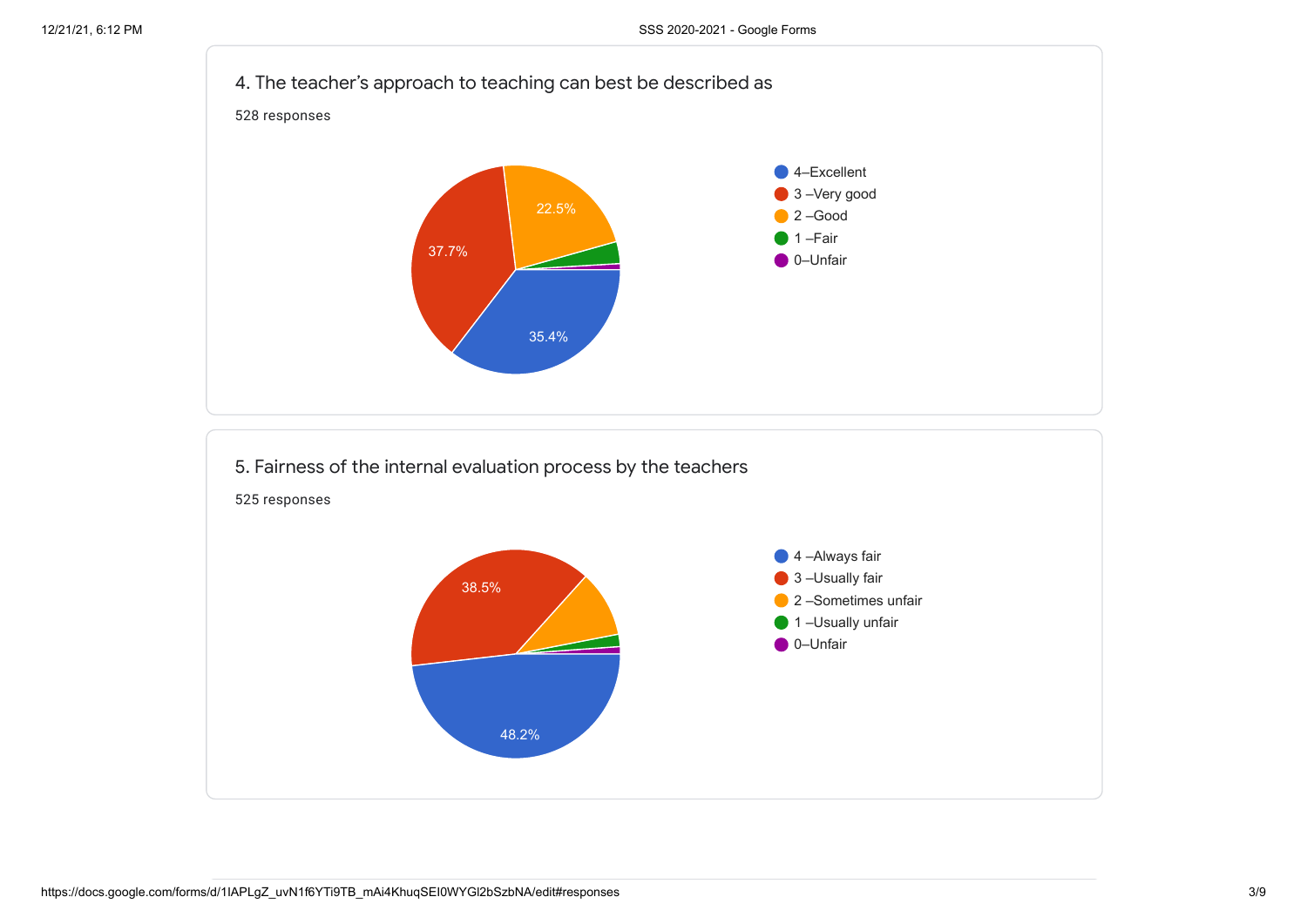

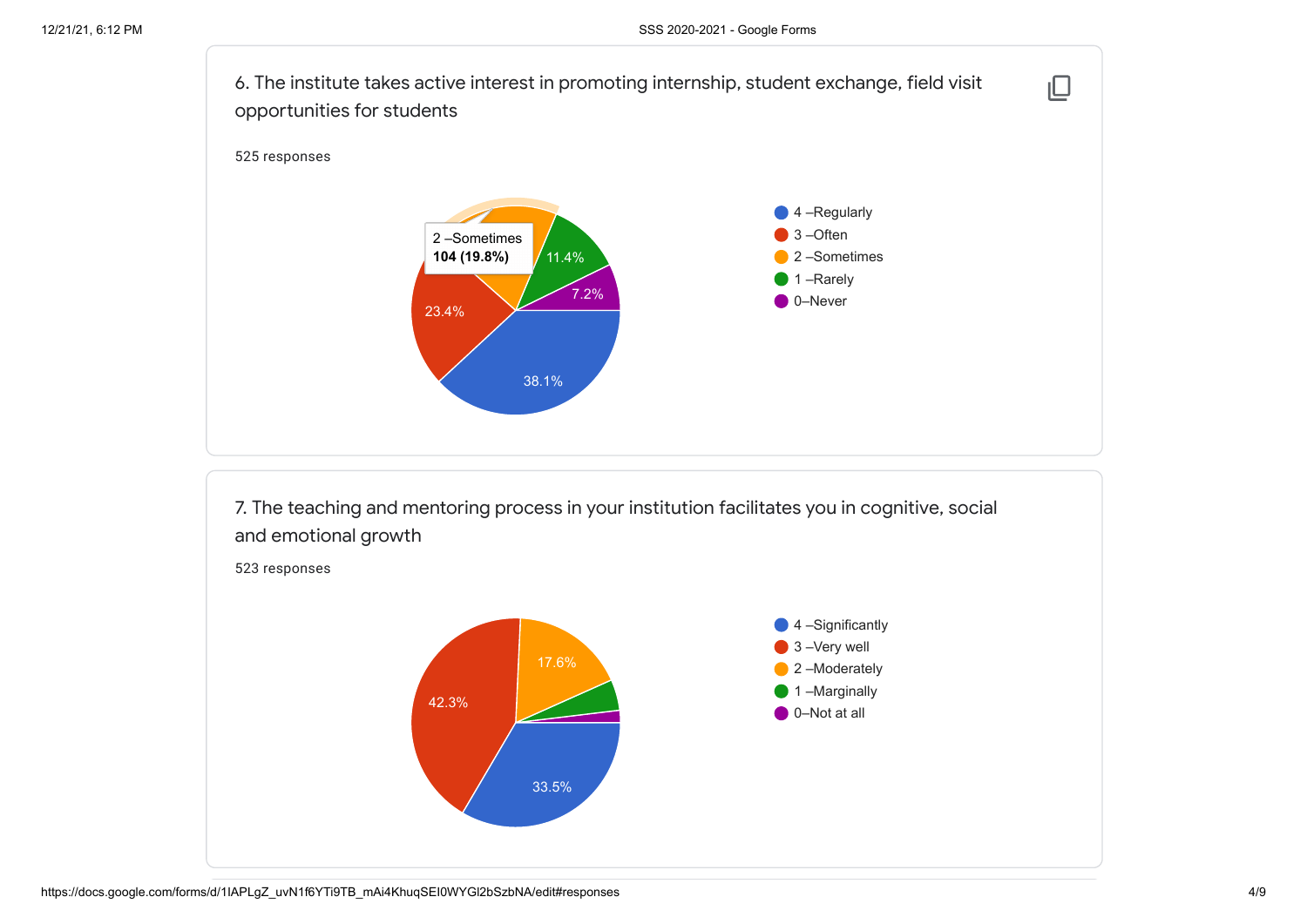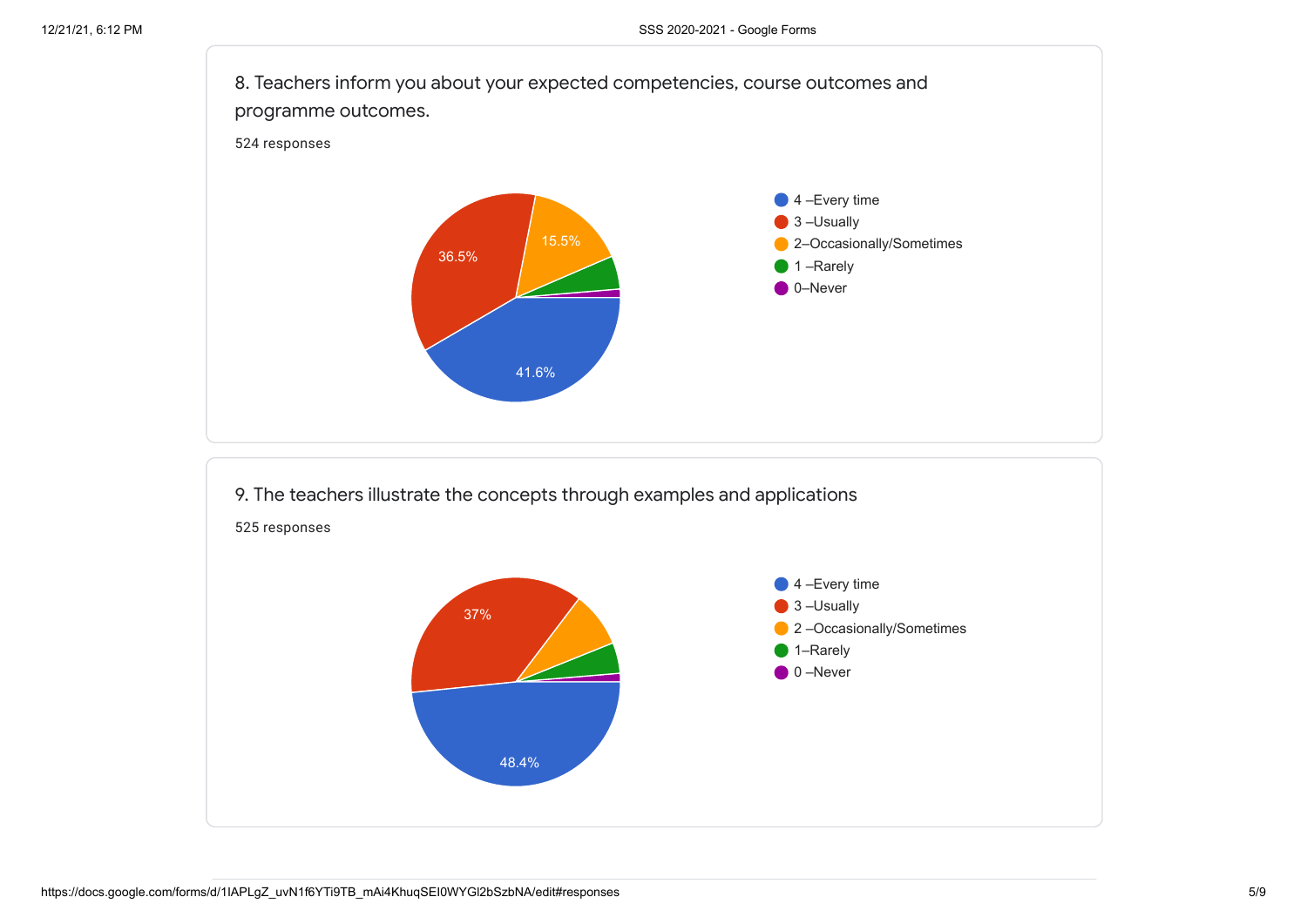

11. The institution makes effort to engage students in the monitoring, review and continuous quality improvement of the teaching learning process.



524 responses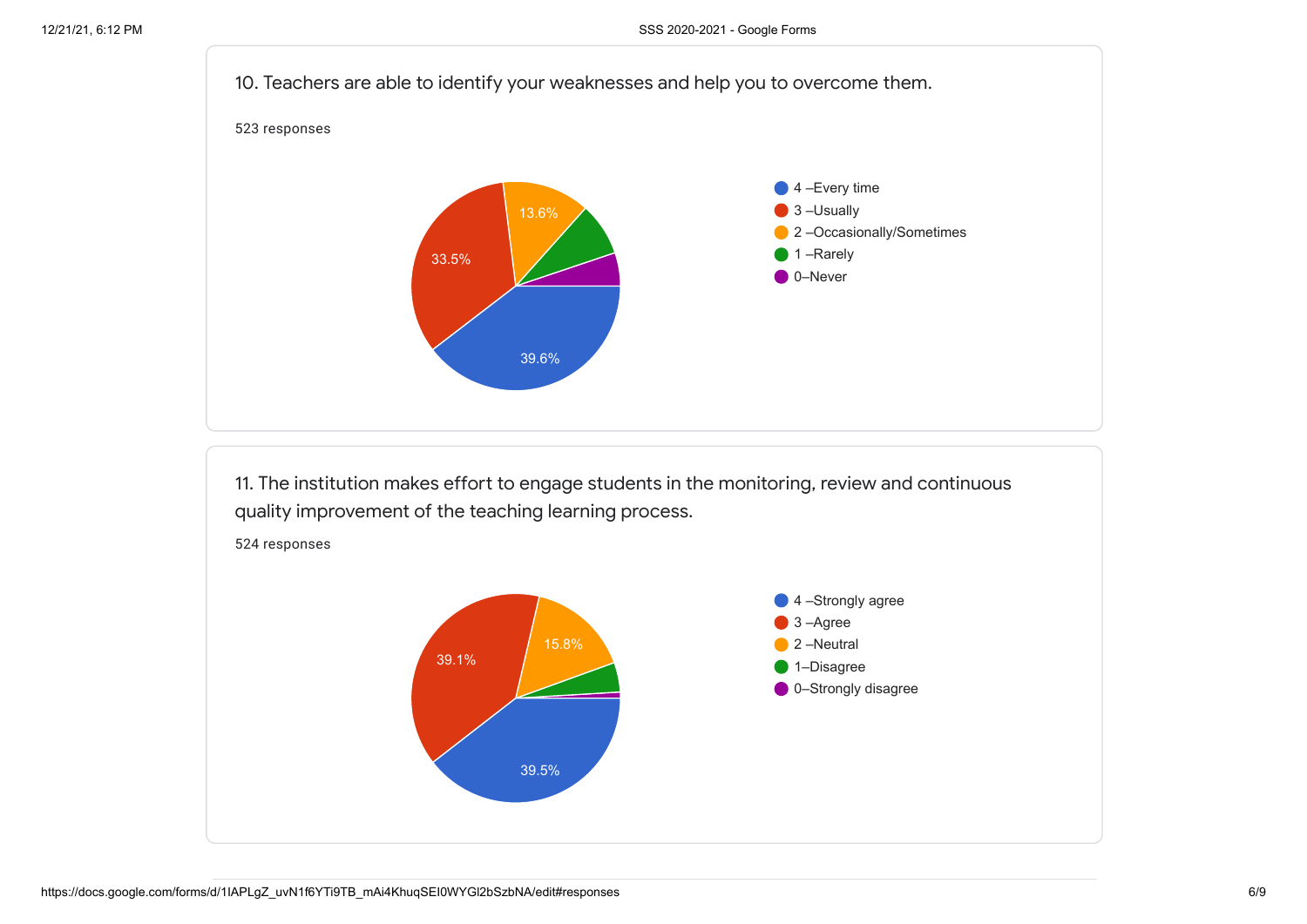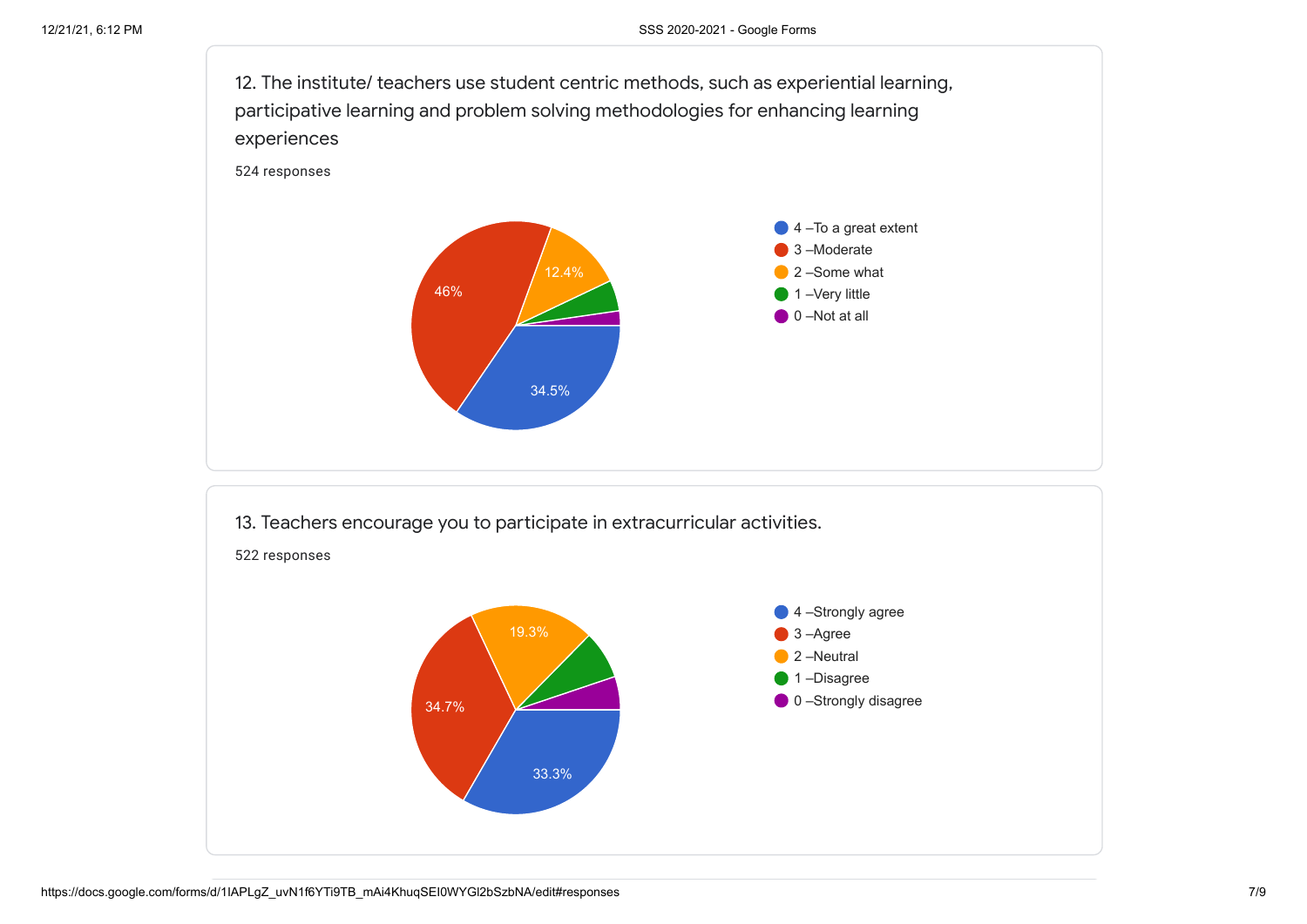